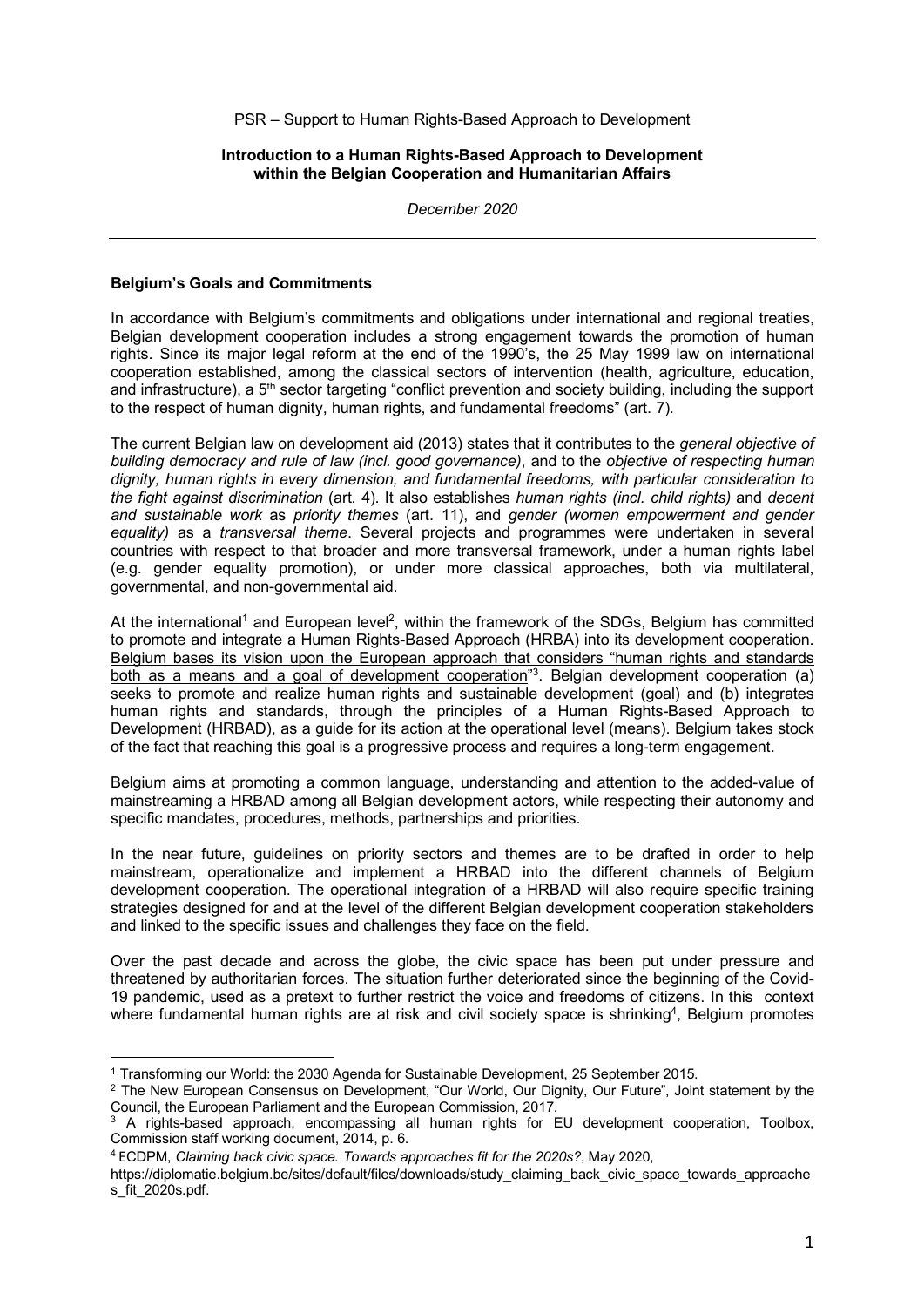the mainstreaming of a HRBAD at the international and the European level and contributes to capitalization and lessons learning processes regarding HRBAD.

## **Definition and key concepts**

A HRBAD is a conceptual framework that implies to plan, adopt, implement, and assess development policy on the basis of the global system of rights and obligations as established by national, regional and international law, in particular the UN Charter and the Universal Declaration of Human Rights and related adopted conventions. Human rights and sustainable development are interdependent and the right to development is rooted in the foundation that constitutes all the fundamental rights established at the international level: the civil and political rights (first generation), the social, economic and cultural rights (second generation). In addition, a new generation of rights has emerged, beyond traditional and individual rights, that could be integrated into a comprehensive HRBAD.

Adopting a HRBAD does not only have methodological or operational consequences for development cooperation actors and practices. It is a conscious political and strategic decision that implies a shift in perspective, a new vision, and a new theory of change, where SDGs and human rights are the cornerstones for the goals, the processes and the outcomes of development cooperation<sup>5</sup>. No sustainable development can be achieved without respect for universal human rights. The theory of change, sectors of interventions and partnerships may of course vary according to development actors' specificities.

While traditional approaches to development focused and started from a needs-based perspective, under a HRBAD, local realities and population's needs are analyzed through the lens of long-term rights to be respected, protected and fulfilled. In that context, the goal of the HRBAD is to empower and give voice to the rights-holders to claim their inalienable, interdependent, indivisible and universal rights and participate in their own development process and to strengthen the capacity of duty-bearers to respect, protect and fulfil those rights. A HRBAD therefore calls for taking into consideration both rights-holders and duty-bearers and their relations, promoting active citizenship.

Human rights are universal and every individual is a rights-holder entitled to the same rights without discrimination "based on race, colour, sex, language, religion, political or other opinion, national or social origin, property, birth or other status such as disability, age, marital and family status, sexual orientation and gender identity, health status, place of residence, economic and social situation"6. Beyond individuals, depending on the contexts, specific social groups are particularly vulnerable or disadvantaged when it comes to the respect, protection or fulfilment of their rights. It is most often the case of women, children, youth, migrants, indigenous people, persons with disabilities, LGBTQ, other marginalized and vulnerable groups. A HRBAD calls for paying particular attention to those groups (*Leave no one behind* principle).

The State and public authorities, at all levels and branches of governance (including public development actors and bodies), are the primary duty-bearers. The public authorities (and its agents in a position of authority over rights-holders) have an obligation and responsibility to respect, promote, protect and fulfil human rights, and to abstain from human rights violations. Other non-state actors, like individuals, non-governmental organizations or business enterprises, have the responsibility to respect all human rights (e.g. right to decent work, right to food, right to health or right to a healthy environment), including by avoiding causing or contributing to human rights abuses through their own activities, and are required to comply with all applicable laws<sup>7</sup>. The nature, level of obligations and commitments of the different duty-bearers should be made explicit, monitored and evaluated.

Given their specificities, Belgian development actors tend to develop more direct and priority relations with specific rights-holders and duty-bearers. Those partnerships can be very diverse, evolve and take place at the international, national and local levels.

 $\overline{a}$ 

<sup>5</sup> UN Common Understanding on HRBA, 2003.

<sup>6</sup> UN Committee on Economic, Social and Cultural Rights, General Comment No. 20, Non-discrimination in economic, social and cultural rights, 2009.

<sup>&</sup>lt;sup>7</sup> See notably UN Guiding Principles for Business and Human Rights: Implementing the United Nations "Protect, Respect and Remedy" Framework, 2011 and current discussions at UN level.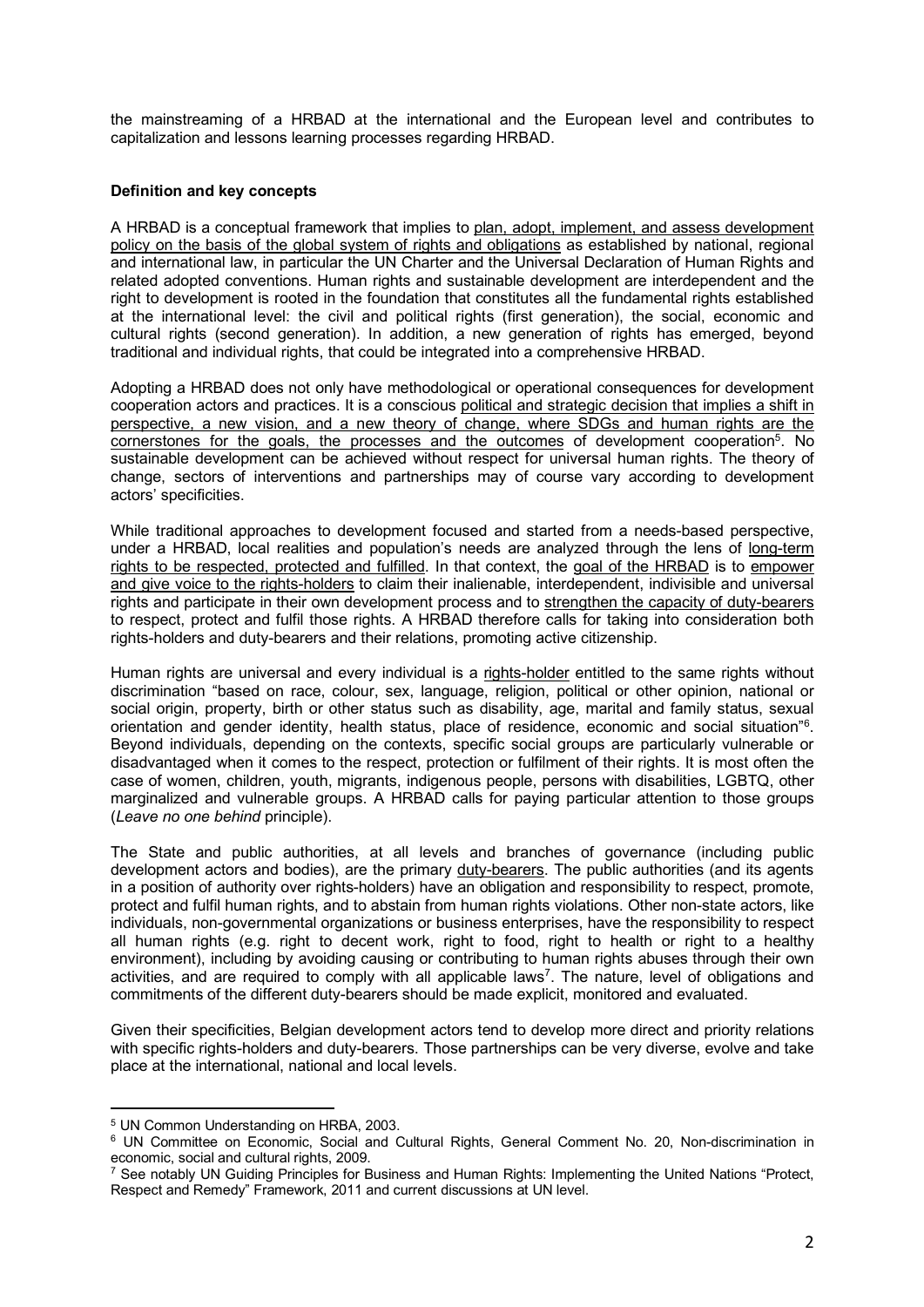The HRBAD is not limited to programmes promoting democratic governance, human rights defenders protection or the rule of law. It applies to all sectors of development cooperation and should also guide development programs for the progressive realization of economic, social and cultural rights. Specific challenges can emerge depending on the local context or specific types of rights, sectors or themes. While stressing the universality of human rights and accepting no cultural exceptions as a pretext for human rights violations, it is important to take into consideration the existence of different representations and deep-rooted values depending on the national, regional or local context<sup>8</sup> of intervention that can have an impact, at the operational level, on the implementation of a HRBAD.

A HRBAD should take into consideration the recommendations made regarding policy coherence for development and consider the impact of other public policies on the respect and protection of human rights (esp. diplomacy, defense, investment and trade). It should also inform, take stock of and be coherent with the different DGD strategic notes.

# **"MEET" Principles**

Belgium's vision on the HRBAD puts at the forefront the "MEET" key principles. The acronym refers to the need of meaningful, non-discriminatory and transparent partnerships of empowered and accountable actors (MEET). Belgium is committed to using those key principles to guide its development cooperation policy in a comprehensive way across its different channels – at bilateral, multilateral and indirect levels – and at the different key phases of cooperation programming (design, planning, implementation, monitoring and evaluation).

- Meaningful participation: all rights-holders, especially vulnerable and marginalized groups including civil society organizations representing or supporting them – should have the opportunity to actively participate and influence agenda-setting, context analysis and problem identification, programme planning, risk management implementation and monitoring.
- Equality, non-discrimination and inclusion of marginalized groups: all rights-holders should be taken into account. Inequalities, power imbalances and discrimination, including in the field of gender, are at the heart of development problems. They should be analyzed and acted upon, especially multi-dimensional discrimination faced by marginalized groups (*Leave no one behind* principle). Belgian development policy should ensure equal access to the opportunities, services or benefits it delivers, without discrimination of any kind. It keeps in view that marginalized and most vulnerable groups face greater obstacles in the fulfilment of their human rights.
- Empowerment and capacity building: the development cooperation programmes, through their goals, processes, activities and outcomes, should contribute to strengthening both the capacity of rights-holders to claim their rights and the capacity of the duty-bearers to fulfil their obligations. Citizens should be empowered in their capacities to make their own decisions and make their voice heard.
- Transparency and accountability: information on the development cooperation programmes should be easily and proactively available to both rights-holders and duty-bearers. The rightsholders should have the possibility to contribute to processes when impacting decisions are made (timely concertation). The duty-bearers' mandate, obligations, actions and efforts should be known by the rights-holders and the latter should be in a position to hold them accountable.

The "MEET" principles should guide the interventions of development actors and take different forms at the operational level according to actors' specificities. Taking into account already existing expertise and practices among Belgian development actors, those principles need to be further operationalized and integrated in specific tools and methods such as concertation processes, relevant data, indicators and templates that are HRBAD-sensitive, contextual risks analysis, political economy analysis including the most marginalized groups and root causes of discrimination, environmental and social impact assessments and due diligence mechanisms, remedy and grievance mechanisms, a check-list

<sup>&</sup>lt;sup>8</sup> See Localising human rights working paper series, https://www.uantwerpen.be/en/research-groups/law-anddevelopment/publications/localising-human-rights.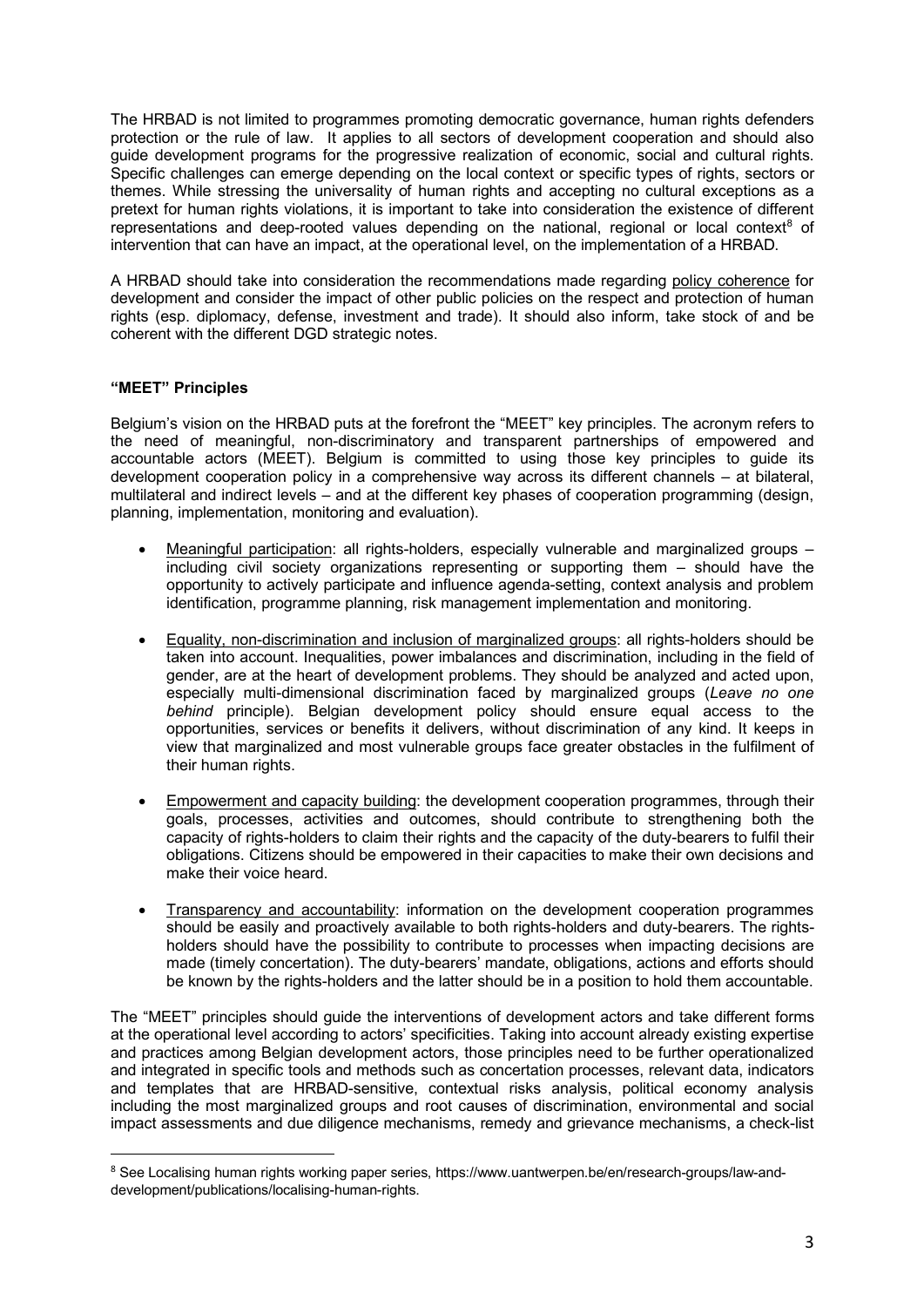of key questions to be systematically addressed when working in a specific sector or at a particular phase of a programming cycle, … This will constitute the next steps of the Belgian strategy for integrating and mainstreaming the HRBAD.

# **References**

This list of references is not exhaustive. Their sources and legal and political statuses are different.

## International and regional Human Rights legal framework

- Universal Declaration of Human Rights, 1948.
- International Labour Organization's conventions.
- European Convention on Human Rights, 1953.
- International Convention on the Elimination of All Forms of Racial Discrimination, 1965.
- International Covenant on Civil and Political Rights, 1966.
- International Covenant on Economic, Social and Cultural Rights, 1966.
- American Convention on Human Rights, 1969.
- Convention on the Elimination of All Forms of Discrimination Against Women, 1979.
- African Charter on Human and Peoples' Rights, 1981.
- Convention against Torture and Other Cruel, Inhuman or Degrading Treatment or Punishment, 1984.
- Convention on the Rights of the Child, 1989.
- International Convention on the Protection of the Rights of All Migrant Workers and Members of Their Families, 1990.
- Convention on the Rights of Persons with Disabilities, 2006.
- International Convention for the Protection of All Persons from Enforced Disappearance, 2006.
- United Nations Declaration on the Rights of Indigenous Peoples, 2007.
- Istanbul Convention on Preventing and Combating Violence against Women and Domestic Violence, 2011.
- United Nations Declaration on the Rights of Peasants and Other People Working in Rural Areas, 2018.

#### Multilateral political declarations, conferences and programmes

- World Conference on Human Rights, Vienna Declaration and action programme, 25 June 1993.
- UN Common Understanding on a Human Rights-Based Approach to Development Cooperation, 2003.
- European Commission, A Rights-Based Approach, Encompassing All Human Rights for EU Development Cooperation, Commission Staff Working Document, 30 April 2014.
- Transforming our World: the 2030 Agenda for Sustainable Development, 25 September 2015.
- The New European Consensus on Development, "Our World, Our Dignity, Our Future", Joint statement by the Council, the European Parliament and the European Commission, 2017.

#### Business and Human Rights frameworks and standards

- UN Guiding Principles for Business and Human Rights: Implementing the United Nations "Protect, Respect and Remedy" Framework, 2011.
- OECD Guidelines for Multinational Enterprises, 2011.
- IFC Performance Standards on Environmental and Social Sustainability, 2012.
- World Bank Environmental and Social Safeguards Policies (and new E&S Framework, 2016).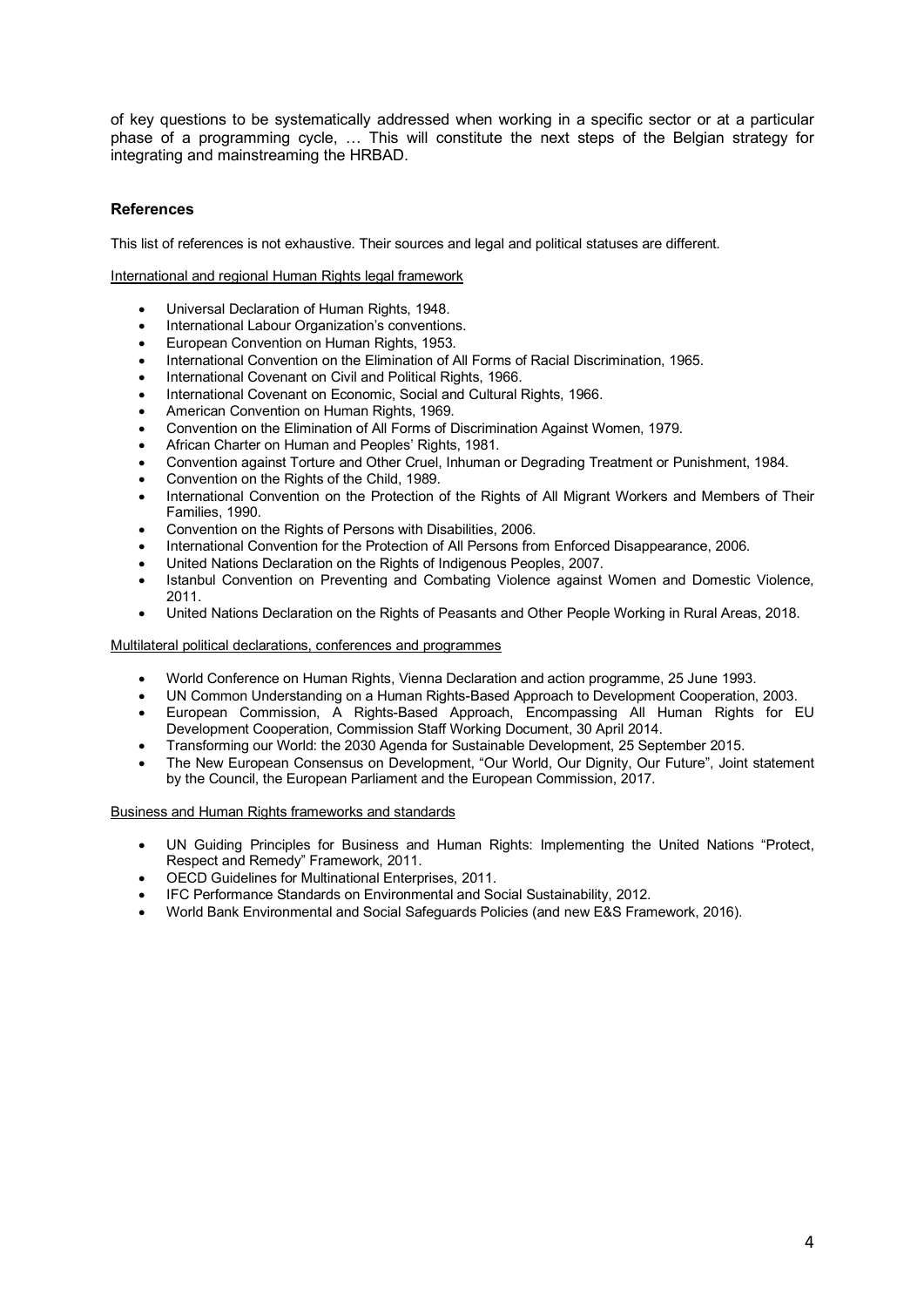## **Annex: HRBAD guiding questions**

## *February 2021*

The following questions contribute to help and guide the operationalization of the MEET principles. They can be used to inform and help policy processes such intervention design, identification of opportunities, planning, implementation, monitoring, dialogue with partners and stakeholders or other policy decision-making.

Not all questions are relevant for all organizations or situations. They should always be adapted, on the one hand, to the development cooperation organization in charge of the design and implementation of an intervention, and, on the other hand, to the specific context, process, exercise or decision, on the other hand.

This list of questions is a basic tool to help to integrate the key human rights principles at the heart of a human rights-based approach to development. It is not prescriptive and should not be seen or used as a compulsory checklist for the evaluation of programmes.

The key concepts and principles used in the following questions are presented in the introductory note.

## **Meaningful participation**

- Have the rights-holders and duty-bearers been identified? Are their respective rights and duties at the center of the dialogue on design, planning, implementation, monitoring and evaluation of the programme?
- Can relevant stakeholders, including most vulnerable/"far left behind" groups, actively participate in the design, planning, monitoring and evaluation processes in order to influence the decisions regarding the programme? How: is it timely, sufficiently, accessibly?
- How is the programme informed, at the operational level, by the participation and perspectives of relevant stakeholders, including most vulnerable/"far left behind" groups? Are there structural reasons (barriers and social or cultural obstacles, particular dynamics of power) that hinder the participation of certain groups?

## **Equality, non-discrimination and inclusion of marginalized groups**

- Has your organization analyzed the main contextual challenges and barriers in terms of inequalities and discrimination that are relevant for the programme? Does the program develop capacities to reduce identified discrimination?
- Which groups are (at risk of being) left behind and from what rights are they excluded?
- Is the programme (strategy and its activities) based on an analysis of the systemic challenges, the root causes of the non-realization of rights and does it take into account and monitor its consequences for the rights-holders?
- Are disaggregated data and indicators reflecting the diversity of rights-holders, including most vulnerable/"far left behind" groups – available, analyzed and used?

## **Empowerment and capacity building**

- Does the programme (strategy and activities) develop the capacity of the rights-holders (empowerment of right holders, making their voice heard)? How? At what level and what types of capacities (capacity to understand and claim their rights; capacity to participate; etc.)?
- Does the programme (strategy and activities) develop the capacity of the duty-bearers? How? At what level and what types of capacities (capacity of the actors and systems to promote and realize rights; capacity to inform; etc.)?